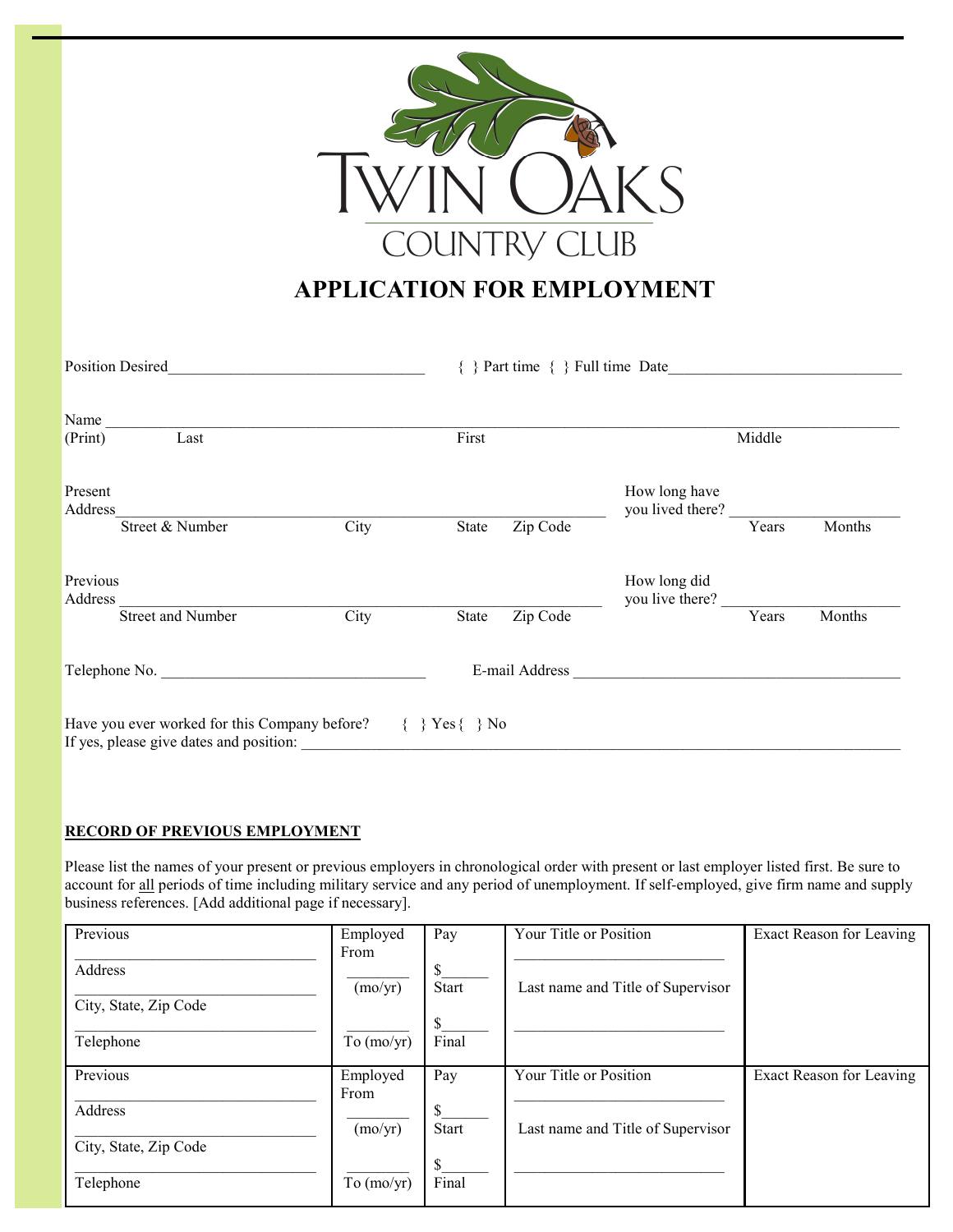| Previous                                                                  | Employed<br>From               | $\overline{Pay}$      | Your Title or Position                                                                                                                                                                     | Exact Reason for Leaving        |
|---------------------------------------------------------------------------|--------------------------------|-----------------------|--------------------------------------------------------------------------------------------------------------------------------------------------------------------------------------------|---------------------------------|
| <b>Address</b>                                                            | (mo/yr)                        | \$<br><b>Start</b>    | Last name and Title of Supervisor                                                                                                                                                          |                                 |
| City, State, Zip Code                                                     |                                | \$                    |                                                                                                                                                                                            |                                 |
| Telephone                                                                 | To $(mo/yr)$                   | Final                 |                                                                                                                                                                                            |                                 |
| Previous                                                                  | Employed<br>From               | Pay                   | Your Title or Position                                                                                                                                                                     | <b>Exact Reason for Leaving</b> |
| Address                                                                   | (mo/yr)                        | \$<br><b>Start</b>    | Last name and Title of Supervisor                                                                                                                                                          |                                 |
| City, State, Zip Code                                                     |                                |                       |                                                                                                                                                                                            |                                 |
| Telephone                                                                 | To $(mo/yr)$                   | \$<br>Final           |                                                                                                                                                                                            |                                 |
| Previous                                                                  | Employed                       | Pay                   | Your Title or Position                                                                                                                                                                     | Exact Reason for Leaving        |
| Address                                                                   | From                           | \$                    |                                                                                                                                                                                            |                                 |
| City, State, Zip Code                                                     | (mo/yr)                        | <b>Start</b>          | Last name and Title of Supervisor                                                                                                                                                          |                                 |
| Telephone                                                                 | $\overline{\text{To (mo/yr)}}$ | $\mathbb{S}$<br>Final |                                                                                                                                                                                            |                                 |
| Previous                                                                  | Employed                       | Pay                   | Your Title or Position                                                                                                                                                                     | <b>Exact Reason for Leaving</b> |
| Address                                                                   | From                           | \$                    |                                                                                                                                                                                            |                                 |
| City, State, Zip Code                                                     | (mo/yr)                        | <b>Start</b>          | Last name and Title of Supervisor                                                                                                                                                          |                                 |
| Telephone                                                                 | To $(mo/yr)$                   | \$<br>Final           |                                                                                                                                                                                            |                                 |
| Previous                                                                  | Employed                       | Pay                   | Your Title or Position                                                                                                                                                                     | <b>Exact Reason for Leaving</b> |
| Address                                                                   | From                           | \$                    |                                                                                                                                                                                            |                                 |
| City, State, Zip Code                                                     | (mo/yr)                        | <b>Start</b>          | Last name and Title of Supervisor                                                                                                                                                          |                                 |
|                                                                           | To $(mo/yr)$                   | Final                 |                                                                                                                                                                                            |                                 |
| Telephone                                                                 |                                |                       |                                                                                                                                                                                            |                                 |
| Have you ever been terminated or asked to resign from any job? $\{\}$ Yes |                                |                       | $\{\quad\}$ No                                                                                                                                                                             |                                 |
| May we contact your current employer? $\{\}$ Yes                          |                                | $\{\quad\}$ No        |                                                                                                                                                                                            |                                 |
|                                                                           |                                |                       |                                                                                                                                                                                            |                                 |
|                                                                           |                                |                       | Please indicate any actual experience, special training and qualifications that you have which you feel are relevant to the position for which you                                         |                                 |
| Have you ever used another name? $\{\}$ Yes $\{\}$ No                     |                                |                       | Is any additional information relative to change of names, use of an<br>assumed name, or nickname necessary to enable a check on your work and educational record? If yes, please explain: |                                 |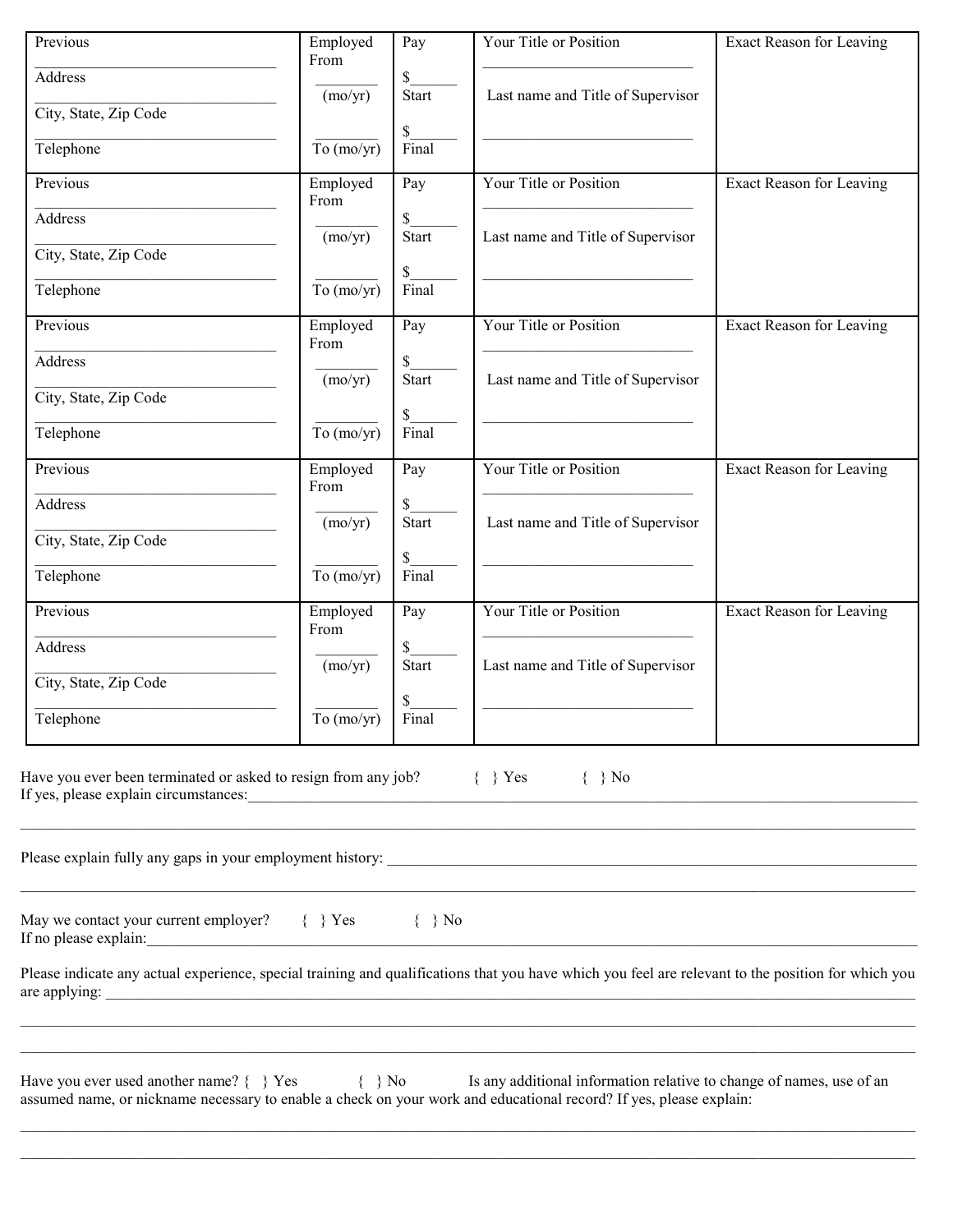If hired, can you furnish proof that you are over 18 years of age?  $\{\}$  Yes  $\{\}$  No

Are you capable of satisfactorily performing the essential job duties required of the position for which you are applying? { } Yes { } No

Do you have adequate transportation to and from work?  $\{\}$  Yes  $\{\}$  No

How many days of work have you missed in the last three years due to reasons other than paid holidays and vacations?

| Year | Number of days | Year | Number of days |
|------|----------------|------|----------------|
| Year | Number of days | Year | Number of day  |

## **EDUCATION**

| <b>SCHOOL NAME</b>         | <b>YEARS</b><br><b>COMPLETED</b><br>(circle) | DIPLOMA/<br><b>DEGREE</b> | Describe Course<br>Of Study or Major | Describe Specialized<br>Training, Experience, Skills<br>And Extra-Curricular Activities |
|----------------------------|----------------------------------------------|---------------------------|--------------------------------------|-----------------------------------------------------------------------------------------|
| Elementary                 | 4 5 6 7 8                                    |                           |                                      |                                                                                         |
| High School                | 9 10 11 12                                   |                           |                                      |                                                                                         |
| College/<br>University     | 1234                                         |                           |                                      |                                                                                         |
| Graduate/<br>Professional  | 1234                                         |                           |                                      |                                                                                         |
| Trade or<br>Correspondence |                                              |                           |                                      |                                                                                         |
| Other                      |                                              |                           |                                      |                                                                                         |

## **PERSONAL REFERENCES**

Please list persons who know you well – not previous employers or relatives

| <b>NAME</b> | <b>OCCUPATION</b> | <b>ADDRESS</b><br>(Street, City and State) | Telephone<br>Number | Number of<br>Years<br>Known |
|-------------|-------------------|--------------------------------------------|---------------------|-----------------------------|
|             |                   |                                            |                     |                             |
|             |                   |                                            |                     |                             |
|             |                   |                                            |                     |                             |

#### **THIS APPLICATION WILL BE CONSIDERED ACTIVE FOR A MAXIMUM OF THIRTY (30) DAYS. IF YOU WISH TO BE CONSIDERED FOR EMPLOYMENT AFTER THAT TIME, YOU MUST REAPPLY.**

#### **I CERTIFY THAT ALL OF THE INFORMATION THAT I HAVE PROVIDED ON THIS APPLICATION IS TRUE AND ACCURATE**

\_\_\_\_\_\_\_\_\_\_\_\_\_\_\_\_\_\_\_\_\_\_\_\_\_\_\_ \_\_\_\_\_\_\_\_\_\_\_\_\_\_\_\_\_\_\_\_\_\_\_\_\_\_\_\_\_\_\_\_\_\_\_\_\_\_\_\_\_\_\_\_\_\_\_\_\_\_\_\_\_\_\_\_\_\_\_\_\_\_\_\_\_\_\_\_\_\_\_\_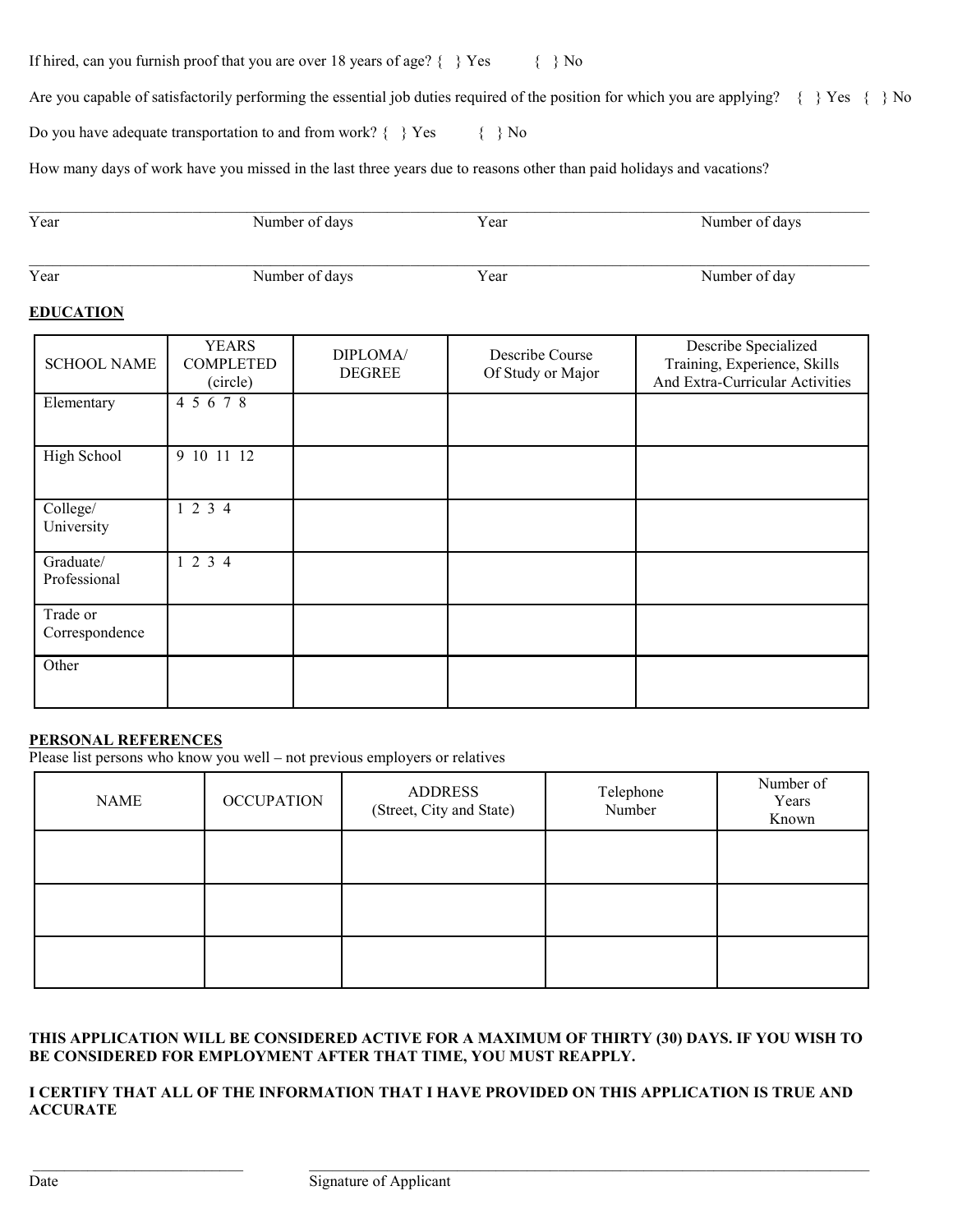#### **APPLICANTS STATEMENT AND AGREEMENT**

In the event of my employment to a position in this Company, I will comply with all rules and regulations of this Company. I understand that the Company reserves the right to require me to submit to a test for the presence of drugs in my system prior to employment and at any time during my employment, to the extent permitted by law. I also understand that any offer of employment may be contingent upon the passing of a physical examination. I consent to the disclosure of the results of any physical examination and related tests to the Company. I also understand that I may be required to take other tests such as a personality and honest tests, prior to employment and during my employment. I understand that should I decline to sign this consent or decline to take any of the above tests, my application for employment may be rejected or my employment may be terminated. I understand that bonding may be a condition of hire. If it is, I will be so advised either before or after hiring and a bond application will have to be completed.

I understand that the Company may investigate my driving record and my criminal record and that an investigative consumer report may be prepared whereby information is obtained through personal interviews with my neighbors, friends, personal references and others with whom I am acquainted. This inquiry includes information as to my character, general reputation, personal characteristics and mode of living. I understand that I have the right to make a written inquiry within a reasonable period of time to receive additional detailed information about the nature and scope of this investigation. I further understand that the Company may contact my previous employers and I authorize those employers to disclose to the Company all records and information pertinent to my employment with them. In addition to authorizing the release of any information regarding my employment, I hereby fully waive any rights or claims I have or may have against my former employers, their agents, employees and representatives, as well as other individuals who release information to the Company, and release them from any and all liability, claims, or damages that may directly or indirectly result from the use, disclosure or release of any such information by any person or party, whether such information is favorable or unfavorable to me. I authorize the persons named herein as personal references to provide the Company with any pertinent information they may have regarding myself.

I hereby state that all the information that I provided in this application or any other documents filled out in connection with my employment and in any interview is true and correct. I have withheld nothing that would, if disclosed, affect this application unfavorably. I understand that if I am employed and any such information is later found to be false or incomplete in any respect, I may be dismissed. I understand if selected for hire, it will be necessary for me to provide satisfactory evidence of my identity and legal authority to work in the United State, and that federal immigration laws require me to complete an I-9 form in this regard.

I further agree to acknowledge that the Company and I will utilize binding arbitration to resolve all disputes that may arise out of the employment context. Both the Company and I agree that any claim, dispute and/or controversy that either I may have against the Company (or its owner, directors, officers, managers, employees, agents and parties affiliated with its employee benefits and health plans) or the Company may have against me, arising from, related to, or having any relationship or connection whatsoever with my seeking employment with, employment by, or other association with the Company shall be submitted to and determined exclusively by binding arbitration under the Federal Arbitration Act, in conformity with the procedures of the Missouri Uniform Arbitration Act and all of the Act's other mandatory and permissive rights to discovery. Included within the scope of this Agreement are all disputes, whether based on tort, contract, statute (including, but not limited to, any claims of discrimination and harassment, whether they be based on the Missouri Human Rights Act, Title VII of the Civil Rights Act of 1964, as amended, or any other state or federal law or regulation), equitable law, or otherwise, with exception of claims arising under the National Labor Relations Act which are brought before the National Labor Relations Board, claims for medical and disability benefits under the Missouri Workers' Compensation Act. Division of Employment Security claims or as otherwise required by state or federal law. However, nothing herein shall prevent me from filing and pursing proceedings before the Missouri Commission in Human Rights, or the United States Equal Employment Opportunity Commission (although if I choose to pursue a claim following the exhaustion of such administrative remedies, that claim would be subject to the provisions of the Agreement). In addition to any other requirements imposed by law, the arbitrator selected shall be a retired Missouri Circuit Court Judge, or otherwise qualified individual to whom the parties mutually agree, and shall be subject to disqualifications on the same grounds as would apply to a judge of such court. All rules of pleading, all rules of evidence, all rights to resolution of the dispute by means of motions for summary judgment and judgment on the pleadings, shall apply and be observed. Resolution of the dispute shall be based solely upon the law governing the claims and defenses pleaded, and the arbitrator may not invoke any basis (including but not limited to, notions of "just cause") other than such controlling law. The arbitrator shall have the immunity of a judicial officer from civil liability when acting in the capacity of an arbitrator, which immunity supplements any other existing immunity. Likewise, all communications during or in connection with the arbitration proceedings are privileged. As reasonably required to allow full use and benefits of this agreement's modifications to the Act's procedures, the arbitrator shall extend the times set by the Act for the giving of notices and setting of hearings. Awards shall include the arbitrator's written reasoned opinion. I understand and agree to this binding arbitration provision and both I and the Company give up our right to trial by jury of any claim I or the Company may have against each other.

If hired, I agree as follows: My employment and compensations is terminable at-will, is for no definite period, and my employment and compensations may be terminated by either the Company (employer) or me at any time and or any reason whatsoever, with or without good cause.

This is the entire agreement between the Company and me regarding dispute resolution, the length of my employment and the reasons for termination of employment and this agreement supersedes any and all prior agreements regarding these issues. It is further agreed and understood that any agreement contrary to the foregoing must be entered into, in writing, by the President of the Company, no supervisor or representative of the Company, other than its President, has any authority to enter into any agreement for employment for any specified period of time or make any agreement contrary to the forgoing. Oral representations made before or after you are hired do not alter this Agreement.

If any term or provision, or portion of this Agreement is declared void or unenforceable it shall be severed and the remainder of this agreement shall be enforceable.

If you have any question regarding this statement, please ask a Company representative before signing. I hereby acknowledge that I have read the above statements and understand the same.

#### **DO NOT SIGN UNTIL YOU HAVE READ THE ABOVE STATEMENT AND AGREEMENT**